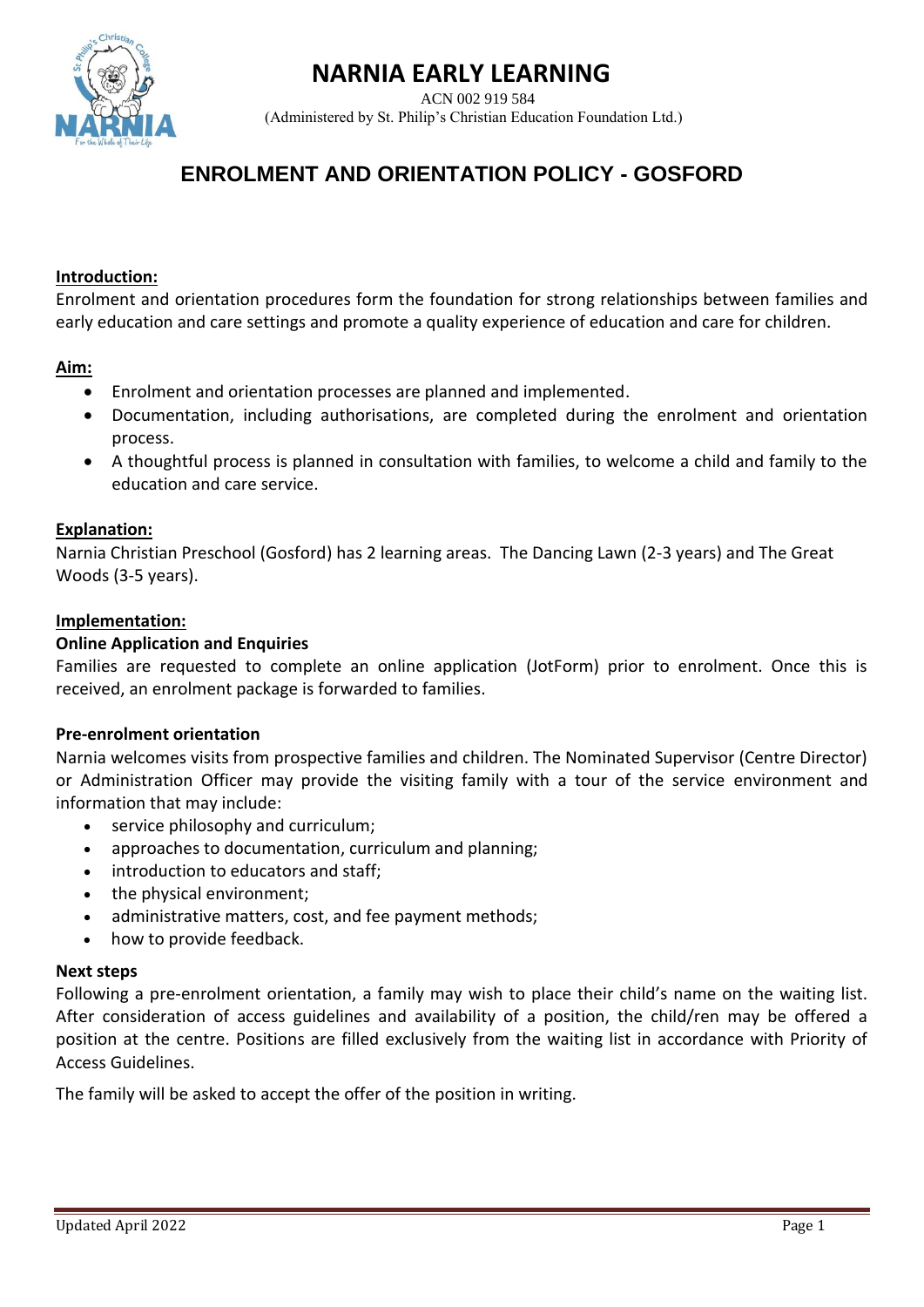## **Enrolment**

The Administration officer will conduct an enrolment process following the acceptance of an offer. An enrolment package will be given to the family and will include:

- An enrolment form-that includes authorisations;
- Current fee structure and payment details including CCS information;
- Room Manuel
- Access to policies including, but not limited to, those required under Regulation 168;

During the enrolment interview a process of orientation will be planned in collaboration with families to provide the best possible start for the child at the service.

Families will provide the following, prior to the agreed start date for the child:

- A completed enrolment form including authorisations;
- A \$80 enrolment acceptance fee (nonrefundable);
- Current Immunisation records;
- Birth Certificate;
- Current contact information for parents and emergency contacts;
- Information on children's additional needs (including medical conditions, health and developmental concerns).
- Court Orders, Parenting Orders or Plans. Court Orders relating to child's residence or contact with a parent or other person.
- The child and one parent's Centrelink CRN including evidence of application for CCS/ACCS
- The primary CRN holder will be required to sign a complying written agreement (CWA) on enrolment.

This information will be kept at the service premises in accordance with service policies and the *Education and Care Services National Regulations 2011*.

## **Prior to formally commencing at the service:**

- 1. Prior to the child's first day educators and staff will familiarise themselves with information about the child from the enrolment information provided. They will ensure they are aware of any medical conditions and how to manage them if required.
- 2. The Nominated Supervisor (Centre Director) or Administration Officer will inform the educators and staff of the intended time for any pre-commencement orientation visits.
- 3. A family member will remain on the premises during these orientation visits. The family must sign the visitors book/register on arrival and when they leave. The child cannot be left at the service until they have formally commenced at the service and are therefore not included in the ratios.
- 4. During the orientation process educators and staff will interact with the child and actively encourage them to engage in the service program and activities. They will also be available to the family to answer any questions they may have, whilst ensuring they are not compromising the supervision of other children or required ratios.

## **Upon commencement**

On the child's first day of attendance educators and staff will welcome the family and the child, ensuring that there is a space ready for the child's belongings. Educators will reassure the family and assist with separation if required. Throughout the day, educators welcome phone contact with the family to let them know how their child is settling.